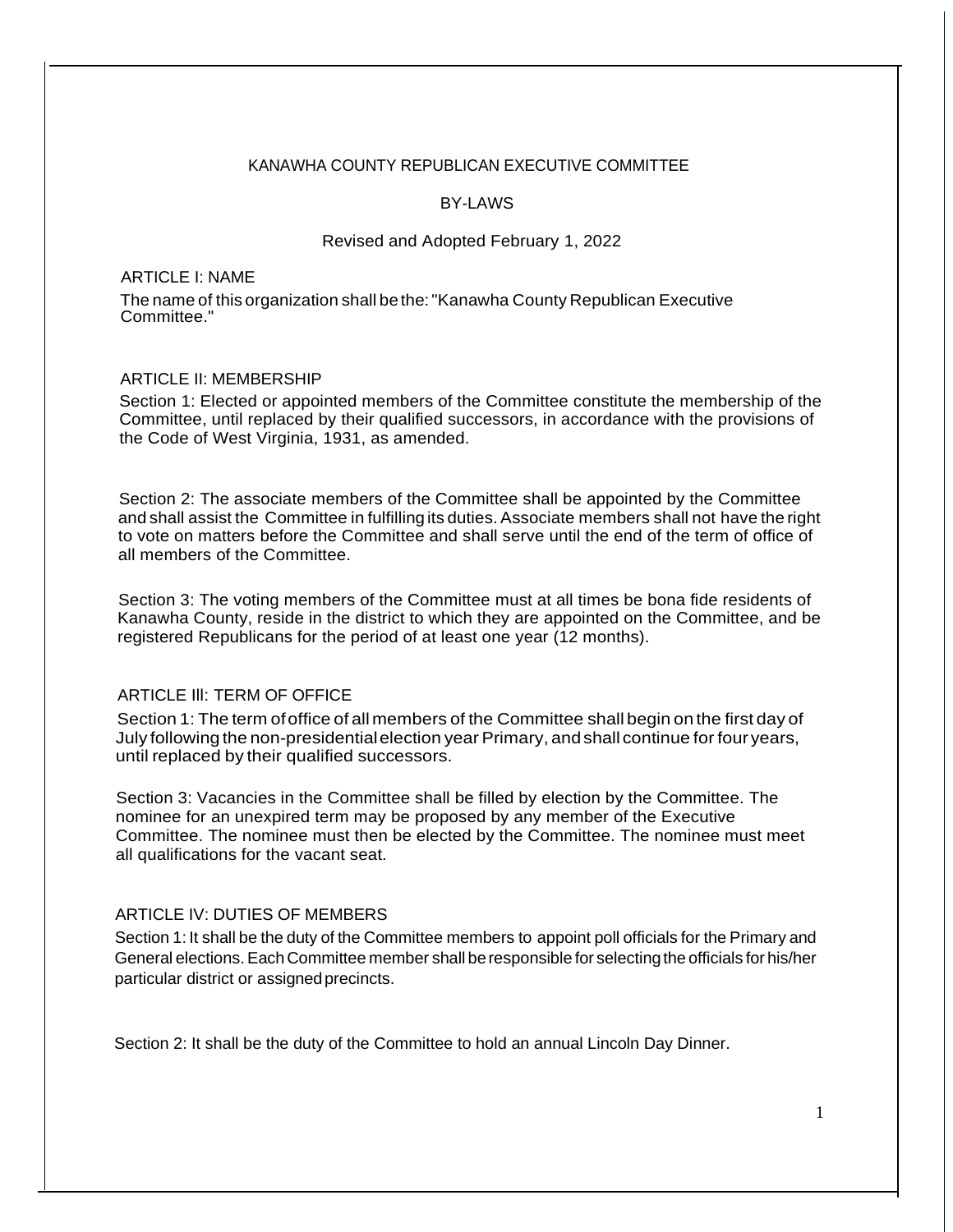Section 3: It shall be the duty of the Committee to promote the principles of the Republican Party.

Section 4: It shall be the duty of the voting members to regularly attend meetings of the Committee, and to provide poll workers for elections. Failure to fulfill either of these duties may result in removal from the Committee under the terms outlined in Article XIII, Sections 2 and 2a.

### ARTCLE V: OFFICERS

Section 1: The officers of the Committee shall consist of a Chairman, a Vice-Chairman, a Secretary, and a Treasurer. Said officers may or may not be elected members of the Committee.

Section 2: The terms of all Officers shall begin on the date of their election and continue until the first day of July following the next non-presidential Primary election, or until replaced by their qualified successors.

Section 3: Vacancies in any of the positions on the Committee other than the Chairman shall be appointed by the Chairman until the next meeting is held. At that time the vacancy shall be filled by majority voteof the members present.

Section 4: The Vice-Chairman shall occupy the vacancy in the office of the Chairman until the meeting of the Committee to elect a new Chairman is held. At that time the vacancy shall be filled by a majority of the members present.

Section 5: Holding of a public office shall not preclude a member's holding of an office of this Committee.

Section 6: The Committee may, by resolution adopted by a majority vote, authorize any officer to enter into a contract, lease, loan or other obligation.

Section 1: The Chairman shall be the chief executive officer of the Committee, and shall be responsible for the management and administration of its affairs, subject first to these bylaws, and instructions from the Committee, which may not conflict. The Chairman shallbe the official spokesperson for the Committee.

Section 2: The Chairman shall preside at all meetings of the Committee. In the absence of the Chairman, the order of succession for presiding shall be the Vice-Chairman, Secretary, and Treasurer. In the event that all of these officers are absent, then the meeting shall be adjourned until thenext scheduled meeting.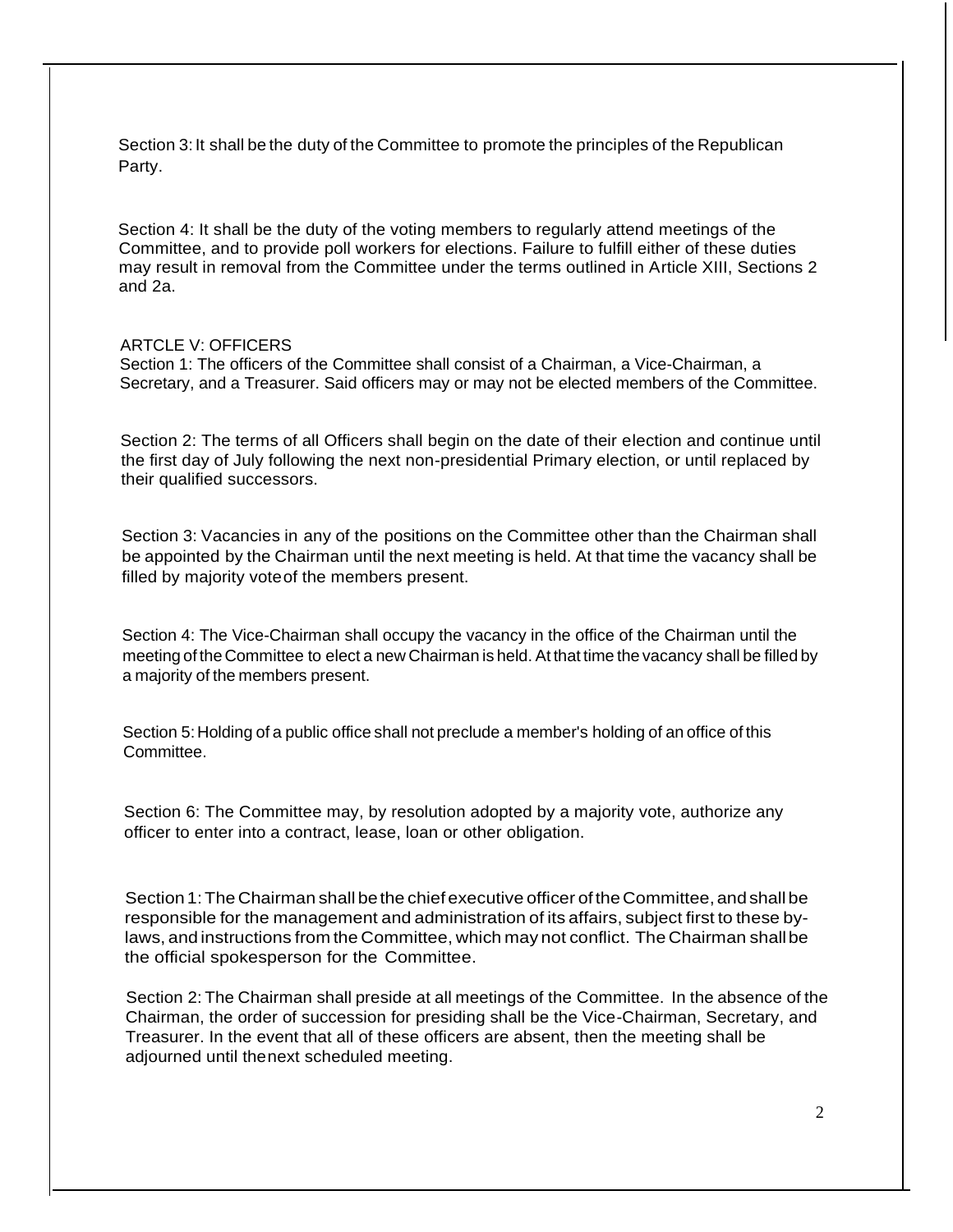Section 3: The Chairman shall have no vote at any meetingof the Committee, except where the vote on any question is equally divided.

Section 4: The Chairman shall appoint the membership and designate the chairman of all sub and special committees, except as otherwise provided in the by-laws.The Chairman shall appoint such personnel to assist the Chairman in the administration of the affairs of the Committee, as deemed necessary orproper.

Section 5:The Chairman shall appoint as needed a qualified attorney as theGeneral Counsel for the Committee. This attorney shall advise the Chairman and the Committee regarding legal matters. The Chairman, officers or members of the Committee may request said attorney to perform such other services as needed. The Chairman may also appoint one or more Assistant Counsel to the Committee.

Section 6: The Chairman of the Committee, upon filing for elective office under any party affiliation other than Republican, shall proffer a resignation. He/she shall immediately notify the Vice-Chairman and the Secretary of the vacancy.

Section 7: The Chairman shall have the responsibility to promptly investigate any report that a member does not meet the residency requirement of Article II, Section 3, and shall report the results of the investigation to the next meeting of the Committee. Upon 30 days written notice to the affected member and written or electronic notice to the members of the Committee, the Committee may, by majority vote of those present, declare that member's position to be vacant and may move immediately to fillthat vacancy. Electronic notice must be sent with read receipt, and must meet the opt-out allowances as stated in Article XI, Section 6.

Section 1: The Vice-Chairman shall perform the duties of the Chairman when the Chairman is absent or unable to serve, and shall perform such other duties as may be assigned by the Committee or by the Chairman.

Section 2: Excepting the Board of Arbitration, the Vice-Chairman shall serve as a votingmember of all sub and special committees appointed by the Chairman.

### ARTICLE VIII: SECRETARY

Section 1: The Secretary of the Committee shall keep a log of attendance and an accurate minute journal of all the meetings of the Committee, and such reports as the Chairman or Committee may require.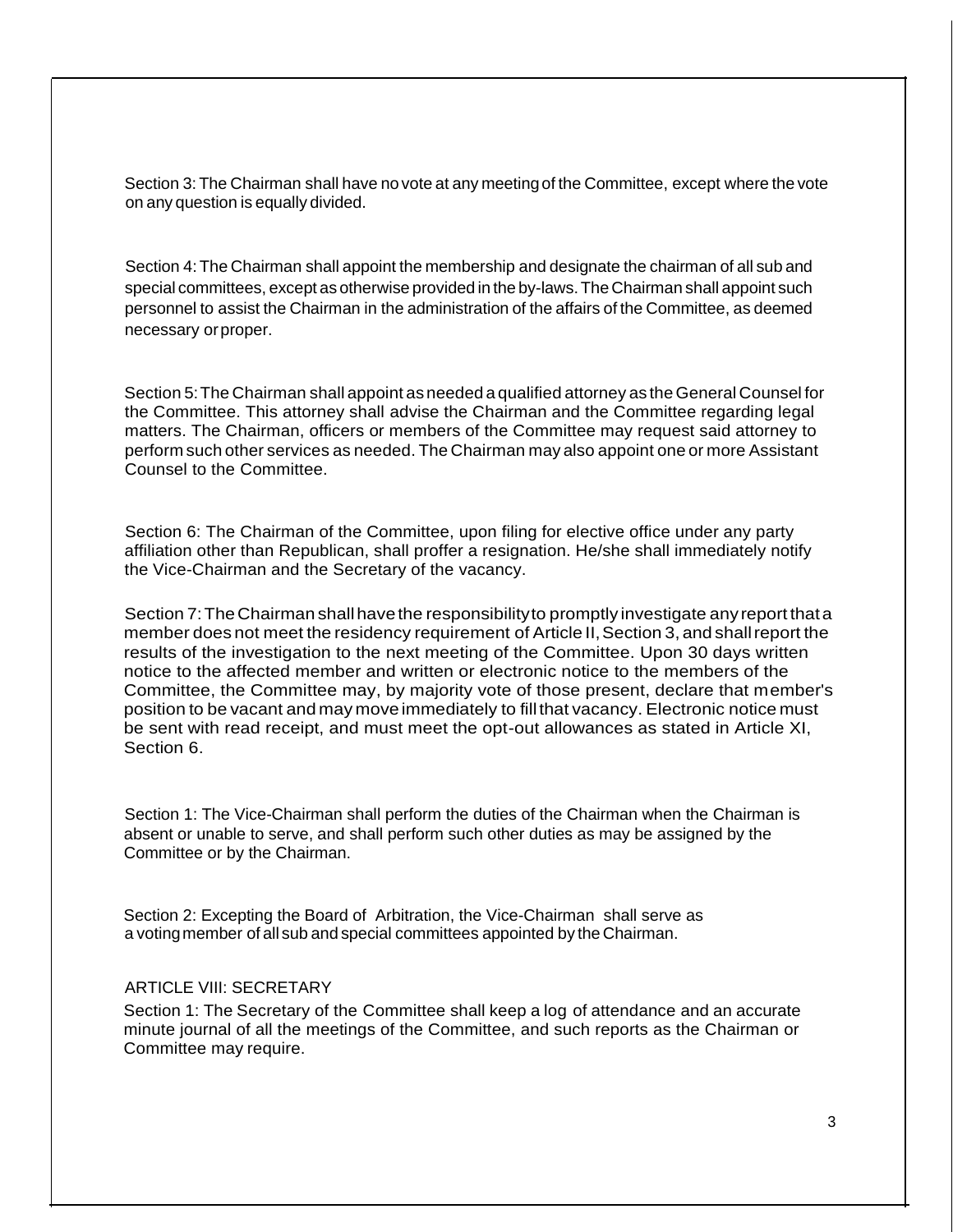Section 2: The Secretary shall have charge of the necessary correspondence of the Committee and perform such other duties as may be assigned by the Chairman or the Committee.

Section 3: Within ten days after a called meeting where a motion was passed to remove an officer, the Secretary shall notify the general membership of the charges and the facts of said motion under the provisions in Article XII.

#### ARTICLE IX: TREASURER

Section 1: TheTreasurer shallreceive and have charge of all funds of the Executive Committee. The Treasurer shall deposit such funds in one or more separate bank accounts in the name of the Executive Committee. The bank, or banks, where such deposits are made is to be designated by the committee.

Section 2: All expenditures of the funds of the Committee shall be mae by check and shall be signed by the Treasurer. At the option of the Chairman, an additional co-signer may be required at any point and shall continue until the Chairman concludes it is no longer required.

Section 3:On or before the first day of June of each year, the Treasurer shall make available to each member of the Committee a financial report summarizing receipts and disbursements listed according to the categories specified by the form of the financial statements required by the Secretary of State's Office to fulfill the provision of West Virginia Code 3-8-5.

Section 4: At each meeting of the Committee, the Treasurer shall provide the Committee with a written accounting of the receipts and disbursements.

Section 5: The Treasurer shall be responsible for fulfilling the obligations and duties specified for the Treasurer in the provisions of Chapter 3, Article 8 of the Code of West Virginia, 1931, as amended.

#### ARTICLE X: COMMITTEES

The Chairman of the Committee may appoint such other committees as in their opinion may be required, and shall designate the duties and duration of such committees.

## ARTICLE XI: MEETINGS OF THE COMMITTEE

Section 1: After the first day of July, but not later than the first day of August following the election of a new Committee, an organizational meeting shall be convened at a time and place to be designated, on the call of the Chairman of the retiring Committee, to elect new officers, and to transact all other business as is deemed by the Chairman to be an immediate need.

Section 2: In addition to the organizational meeting, the Committee shall hold at least four (4) meetings annually, one (1) each calendar quarter at a time and placeto be designated bythe Chairman.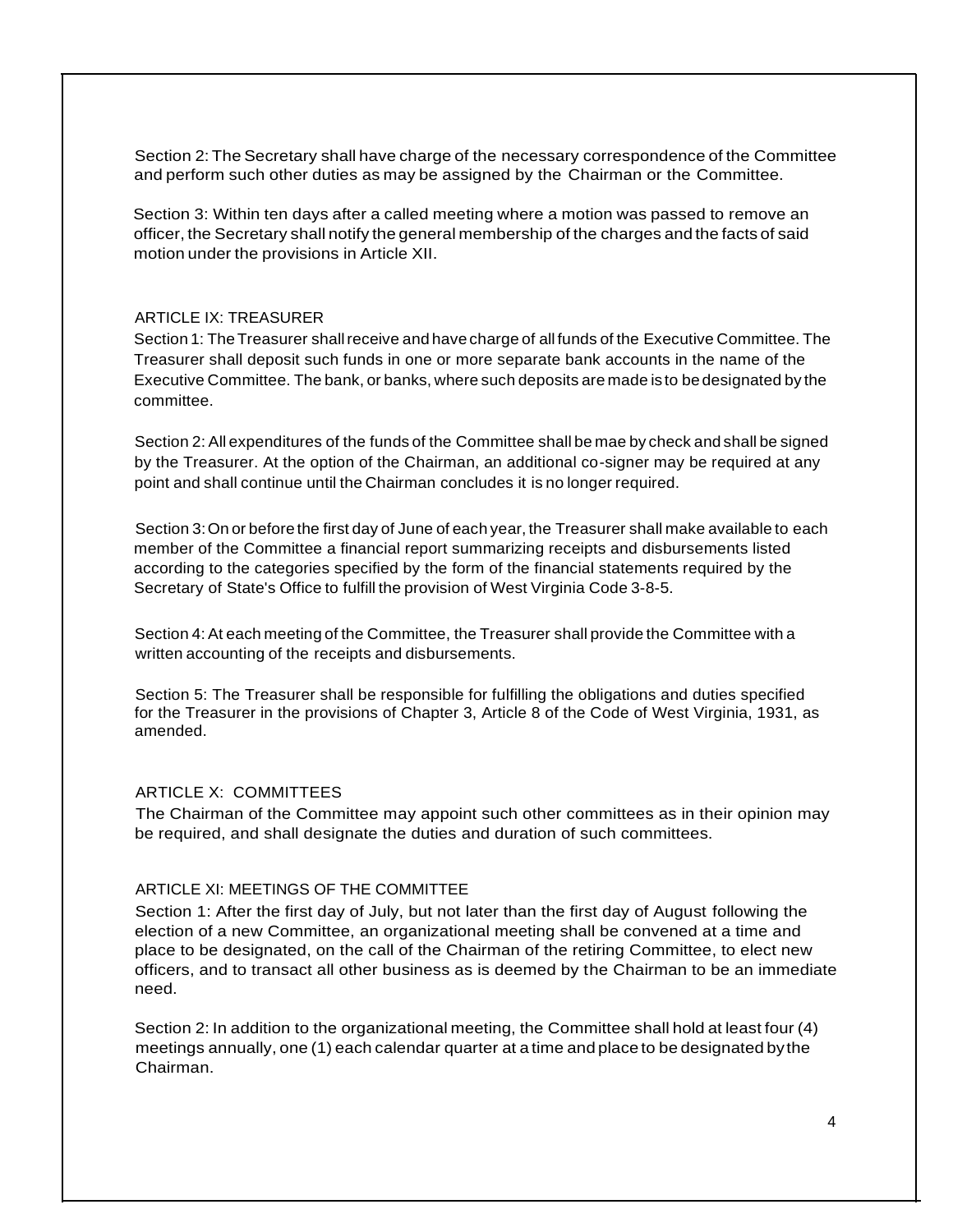Section 3: Special meetings of the Committee may be called, upon the written request of the Chairman or upon a written request or petition signed by any fifteen members of the Committee. Any notice of a special meeting, whether issued by the Chairman or by members of the Committee as herein before specified, shall clearly setforththebusiness of the Committee to be discussed and acted on at said special meeting. In no event shall any vote be taken upon any issue at a special meeting of the Committee if the notice of the special meeting did not specifically and clearly set forth theissue.

Section 4: In the event of a vacancy in the office of Chairman of the Committee, the Vice-Chairman shall call a special meeting of the Committee to fill the vacancy. The meeting must be called for at a date nolater than thirty (30) days after the occurrence ofthe vacancy. However, if a meeting has already been called, the election of the Chairman shall be added to the agenda.

Section 5: Thirty (30) percent(%) of the membership of the Committee present shall be necessary to constitute a quorum for the transaction of the business of the Committee. Section 6: A call for a special meeting must meet certain requirements in order to be held. The requirements differ according to who originates the request for a special meeting, and are detailed as follows:

If a special meeting is called by the Chairman, a written or electronic notice must be sent to every member. The Chairman must be present at the special meeting or it must be reconvened.

- A. Written notices
	- 1. Must be postmarked at least ten days beforethe meeting.
	- 2. The notice must contain the purpose of the meeting. No other business will be conducted during the special meeting.
- B. Electronic notices
	- 1. Must be sent at least ten days before the meeting.
	- 2. Must be sent with read receipt.
	- 3. The notice must contain the purpose of the meeting. No other business will be conducted during the special meeting.
	- 4. A member may opt-out of receiving electronic notices by notifying the Chairman in writing that the member would prefer to receive special meeting notices by standard mail. The member must allow 60 days from date of receipt of opt-out by the Chairman for the request to be in effect.
	- 5. Any member or officer who does not opt-out of receiving electronic notices of any kind must keep their electronic mail addresses on file with the Secretary of the Committee, and shall be responsible for notifying the Secretary of any change. A member who does not opt-out in writing as described above is deemed to have elected to receive electronic notices, and such notices are considered received when the notice is sent.

If a special meeting is called by members of the Committee, a written or electronic notice must be sent to every member, including all officers. There must be fifteen or more members of the Committee who state in writing the purpose of the special meeting, and sign their names below the stated purpose. At least fifteen signatures must be present on the written statement for it to be a valid call for a special meeting. This statement page must be included in the notice sent out to all members and officers. At least fifteen members of the Committee who sign the written statement must be present at the meeting, and if less than fifteen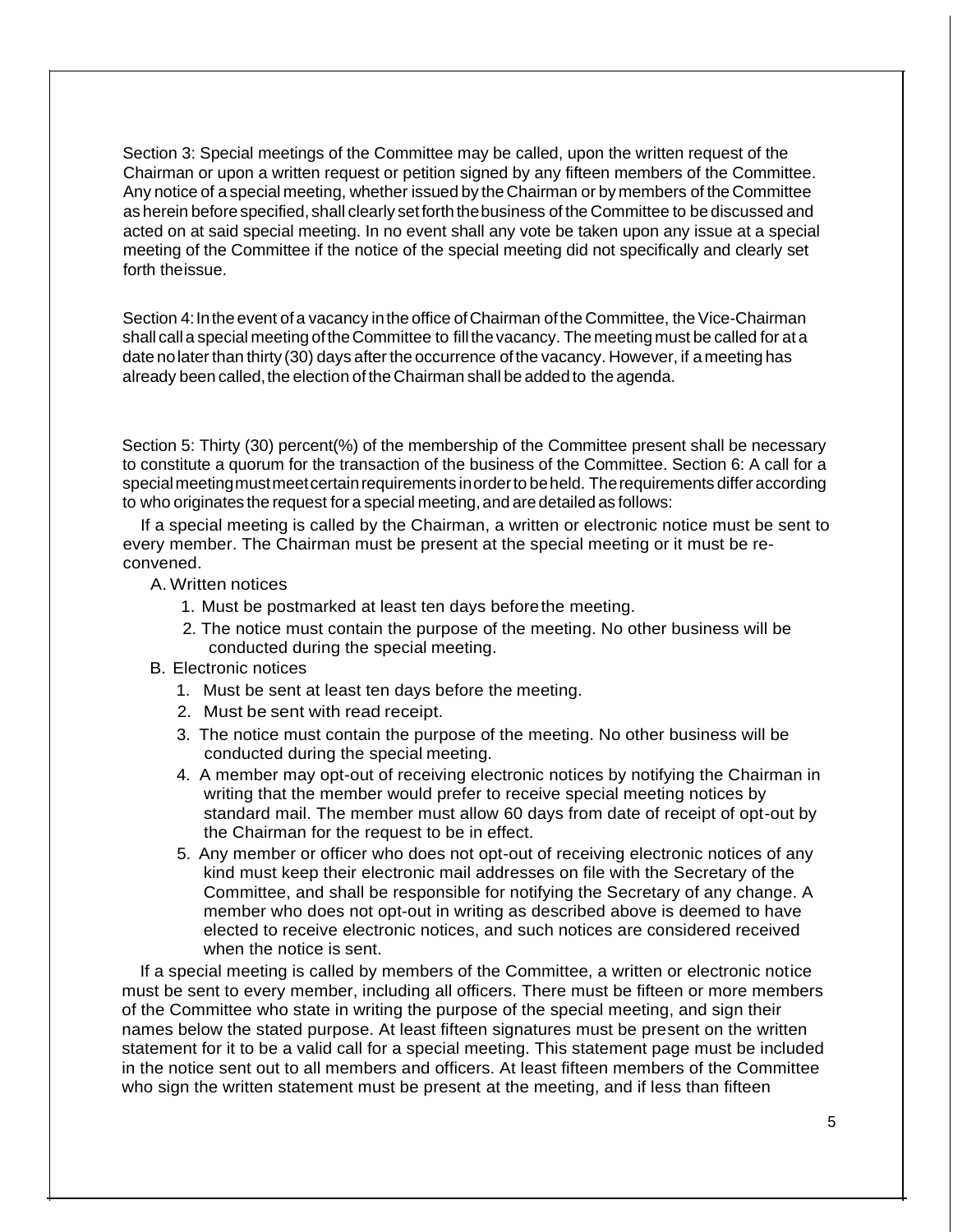members are absent, the meeting must be re-convened.

- A. Written notices
	- 1. The written notice is the statement page with at least fifteen signatures and stated purpose, and must be postmarked at least ten days before the meeting.
	- 2. No other business will be conducted duringthe special meeting.
	- 3. The written notice with the original signatures must be given to the Secretary at the beginning of the meeting, and members will be allowed to examine it if requested.
- B. Electronic notices
	- 1. The written notice as described above with the stated purpose and at least fifteen signatures must be scanned and sent to every member including officers at least ten days before the meeting.
	- 2. The written notice when sent via email must be sent with read receipt.
	- 3. No other business **will** be conducted during the special meeting.
	- 4. The written notice as described above with the stated purpose and at least fifteen original signatures must be given to the Secretary at the beginning of the meeting, and members **will**be allowed to examine it if requested.
	- 5. A member may opt-out of receiving electronic notices by notifying the Chairman in writing that the member would prefer to receive special meeting notices by standard mail. The member must allow 60 days from date of receipt of opt-out by the Chairman for the request to be in effect.
	- 6. Any member or officer who does not opt-out of receiving electronic notices of any kind must keep their electronic mail addresses on file with the Secretary of the Committee, and shall be responsible for notifying the Secretary of any change. A member who does not opt-out in writing as described above is deemed to have elected to receive electronic notices, and such notices are considered received when the notice is sent.

Section 7: All votes cast at any meeting shall be made by the members present.

Section 8: The current edition of Robert's Rules of Order Newly Revised shall govern the conduct of the meetings of the Committee, except as otherwise provided by these by-laws.

Section 9: The suggested order of business at any meeting shall be as follows -

- 1. Roll call of members.
- 2. Reading of the minutes of the previous meeting and approval thereof.
- 3. Filling of any vacancies on the Committee, ifrequired.
- 4. The election of officers, if required.
- S. Introduction of guests.
- 6. Unfinished business.
- 7. Reports of Chairman and other officers, if applicable.
- 8. Reports of Committees.
- 9. New business.
- 10. Adjournment.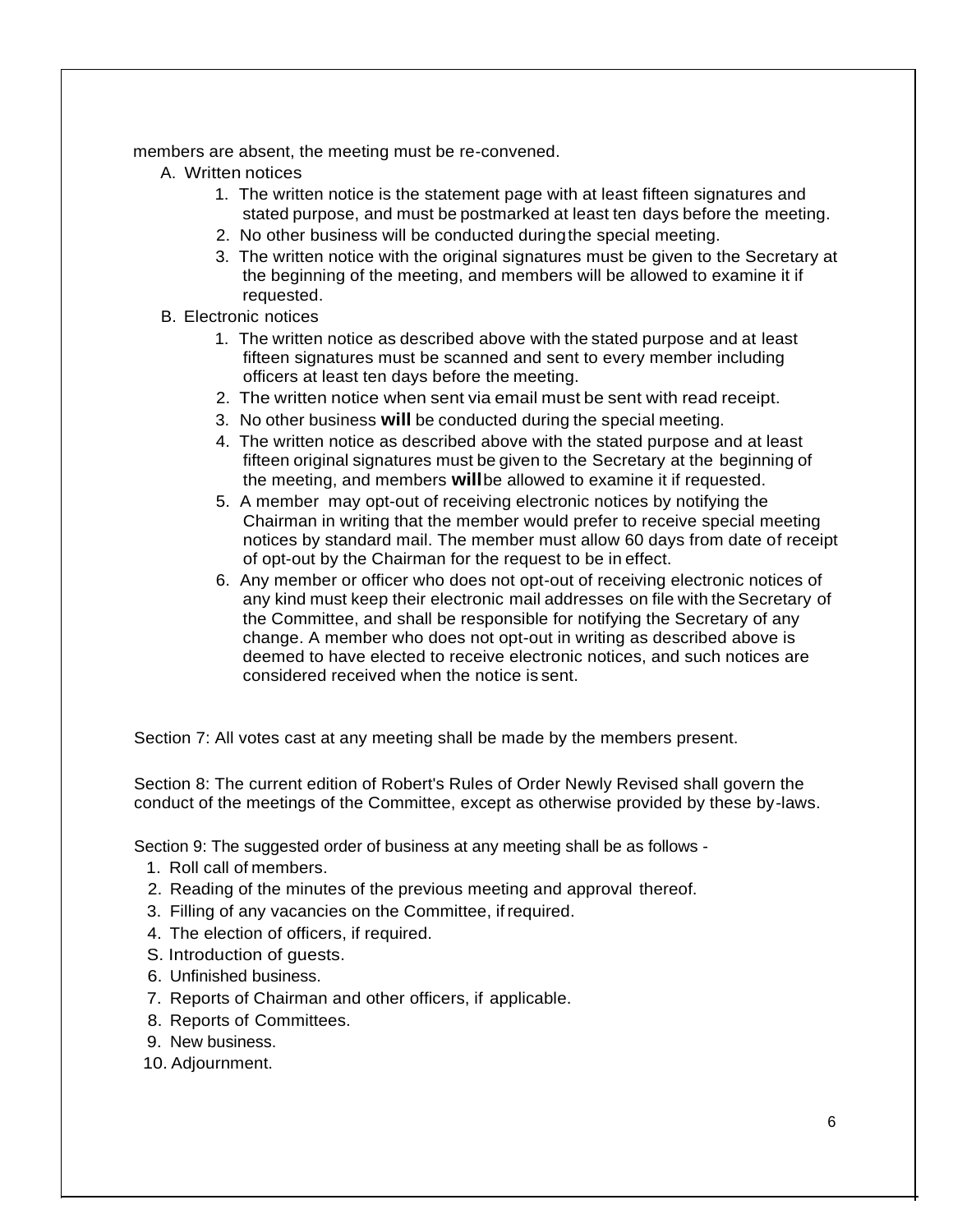### ARTICLE XII: REMOVAL OF OFFICERS

The following procedure must be followed to *remove* an officer from his/her position:

Section 1: A majority *vote* of those present (with a quorum) at a special meeting called to *remove* the officer, or those present (with a quorum) at a regular meeting where a motion to *remove* the officer is made; and

Section 2: written notice, by regular United States mail, which advises the Committee and the officer in question of the action taken shall be provided within ten (10) days of the special or regular meeting; and

Section 3: a second called meeting wherein two-thirds (2/3rds) of those present (with a quorum) *vote* to *remove* the officer from his/her position.

# ARTICLE XIII: FORFEITURE OF RIGHTS AND PRIVILEGES

Section 1: A member of the Committee (elected, appointed, voting or associate) who by public action donates, contributes, endorses or in any manner provides open and public assistance to a non-Republican candidate, at any time during any election cycle or at any other time outside of an election cycle, shall be at risk of forfeiting any and all rights and privileges of a member of the Committee. The member shall be prohibited from attending any meeting of the Committee, pending *review* of evidence by the Board of Arbitration. The Board of Arbitration shall be convened by the Chairman, who shall appoint *seven* members who, with such Chairman, shall constitute the Board. The Chairman or someone designated by the Chairman will act as Chairman of the Board. After hearing all evidence, including any presented by the member in question (presented in person or by the member's attorney), the Board shall decide if the evidence upholds cause for banishment, or acquittal. Acquittal results in retention by member of all rights and privileges. Banishment, if upheld, shall be a term often years, with the member's name stricken from the active membership roster.

Section 2: If a voting member of the Committee (elected, appointed, voting or associate) fails without a reasonable or just cause to attend at least 50% of the regular and special meetings called within a calendar year, they shall forfeit any and all rights and privileges as a member of the Committee. If the member, when notified of forfeiture, wishes to retain membership, the Chairman of the Committee shall appoint a panel of *seven* members, who with such Chairman, shall constitute a Board of Arbitration to hear evidence on the issue of forfeiture of rights and privileges. Actions of the Board of Arbitration shall be governed by Article XIII, Section 1, and shall be *voted* upon at the next regular meeting.

Section 2a. If a voting member of the Committee fails without reasonable or just cause to provide poll workers for any election, they shall forfeit any and all rights and privileges as a member of the Committee. If the member, when notified of forfeiture, wishes to retain membership, the Chairman of the Committee shall appoint a panel of *seven* members, who with such Chairman, shall constitute a Board of Arbitration to hear evidence on the issue of forfeiture of rights and privileges. Actions of the Board of Arbitration shall be governed by Article XIII, Section 1, and shall be *voted* upon at the next regular meeting.